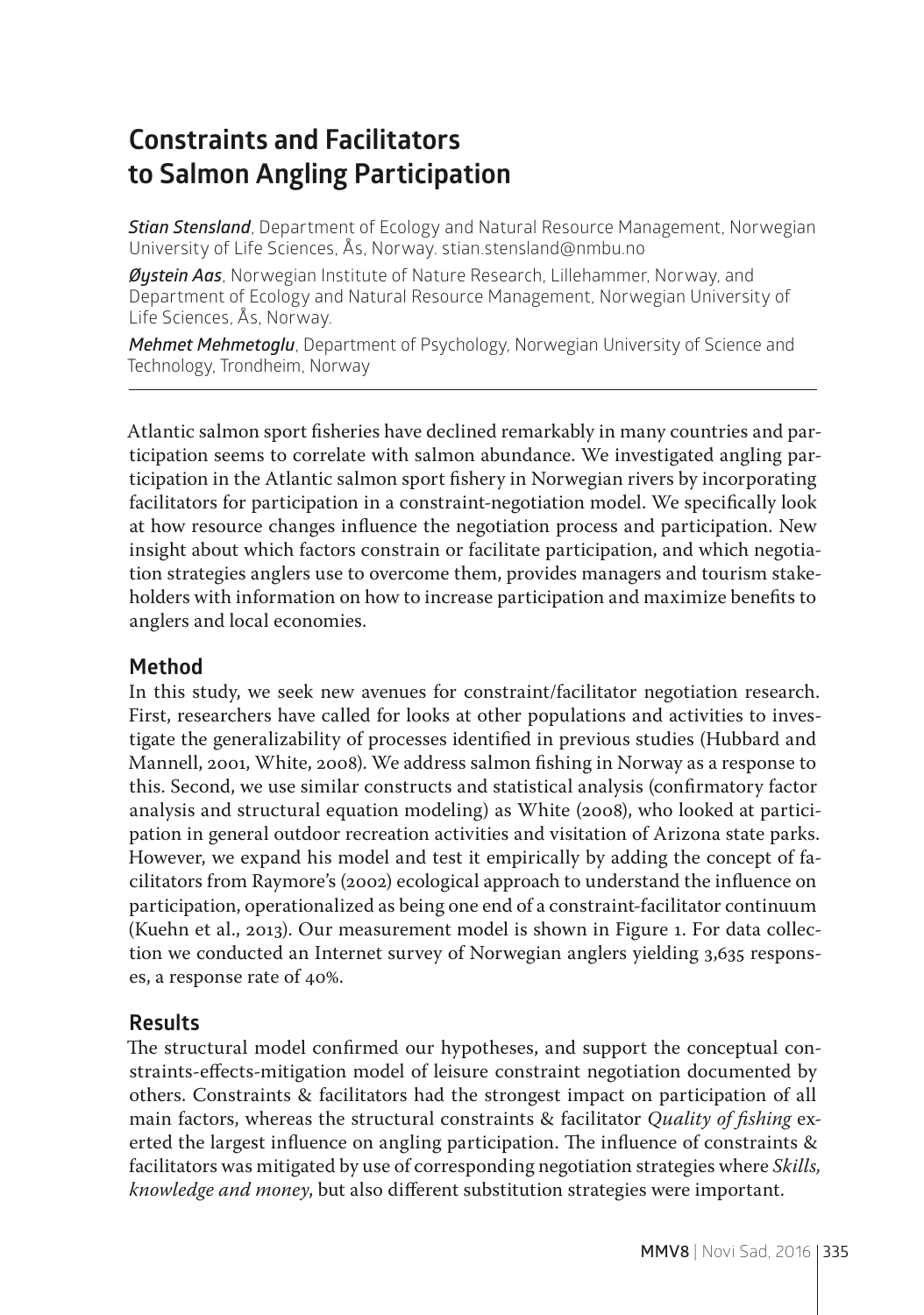

**Figure 1.** *Structural model of fishing facilitators & constraints negotiation with hypotheses and parameters to be estimated*

### **Discussion**

Our study pursues and expands the work of White (2008) and Kuehn et al. (2013) by incorporating facilitators in a constraint-negotiation model. The structural model confirmed our hypotheses, and supported the conceptual constraints-effects-mitigation model of leisure constraint negotiation documented by others in a different setting (Hubbard and Mannell, 2001, White, 2008). Constraints & facilitators had the strongest impact on participation of all main factors. The main impact was direct, though some indirect influence through negotiation occurred too. This supports the notion that facing constraints or facilitators triggers two reactions, an inhibitory or furthering reaction on participation by the angler, and a positive indirect reaction on participation from triggering negotiation efforts (Hubbard and Mannell, 2001).

As Schroeder et al. (2012) suggested, the negotiating process may differ between activities and populations. For consumptive activities, the larger spatial-temporal variations in the likely concrete outcomes of the activity (e.g., through quality of fishing and regulations) might explain why motivations played a more important role than negotiation and negotiation-efficacy compared to White's (2008).

#### *Implications for management*

To increase participation among anglers in the sample, managers and angling providers/landowners can mainly influence structural constraints & facilitators or enhance the use of negotiation strategies. The structural facilitator *Quality of fishing* can be targeted in two ways: (a) Ensure salmon abundance and natural genetic diversity. Governmental authorities have the means to reduce regional threats to salm